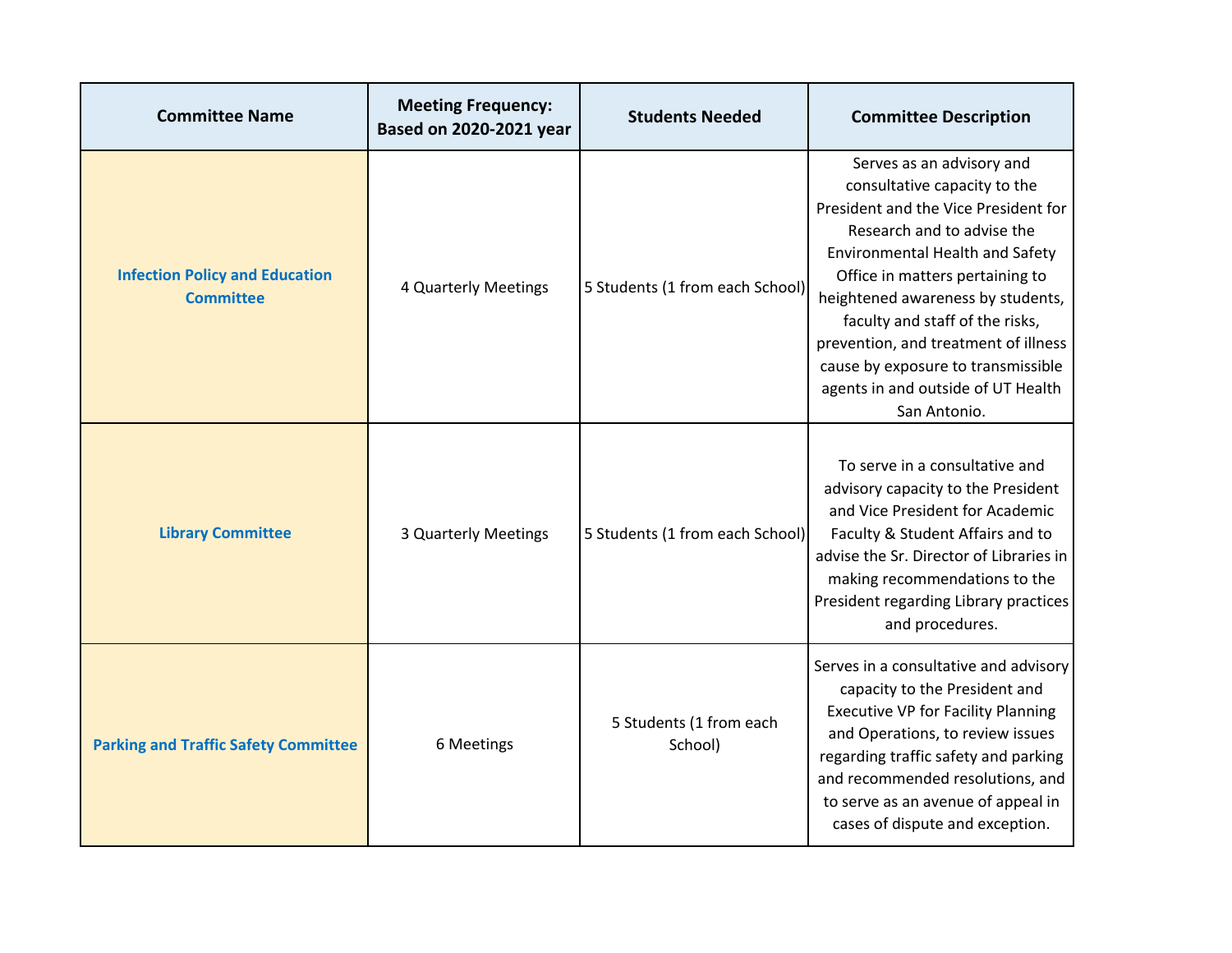| <b>Health and Wellness Committee</b>         | 6 Meetings   | 10 Students (2 from each<br>School);<br>Also representation from the<br>Pharm D and Public Health<br>programs | Serves in an advisory and<br>consultative capacity to the<br>President and Vice President for<br>AFSA. To evaluate the health needs<br>of the student body and to make<br>recommendations on policies,<br>procedures, and programs necessary<br>to address student health needs.                                                                                                                                                                                                 |
|----------------------------------------------|--------------|---------------------------------------------------------------------------------------------------------------|----------------------------------------------------------------------------------------------------------------------------------------------------------------------------------------------------------------------------------------------------------------------------------------------------------------------------------------------------------------------------------------------------------------------------------------------------------------------------------|
|                                              |              |                                                                                                               |                                                                                                                                                                                                                                                                                                                                                                                                                                                                                  |
| <b>Campus Internationalization Committee</b> | Once a Month | 5 students (1 from each school)                                                                               | To serve in an advisory and<br>consultative capacity to the<br>President and Vice President for<br>Academic, Faculty and Student<br>Affairs. To help disseminate and<br>acquire information in the health<br>sciences on an international level.<br>To develop, promote, and<br>coordinate (where requested)<br>support, and to encourage contact<br>between this Health Science<br>Center and academic institutions<br>in other countries.<br>To foster international alliances |